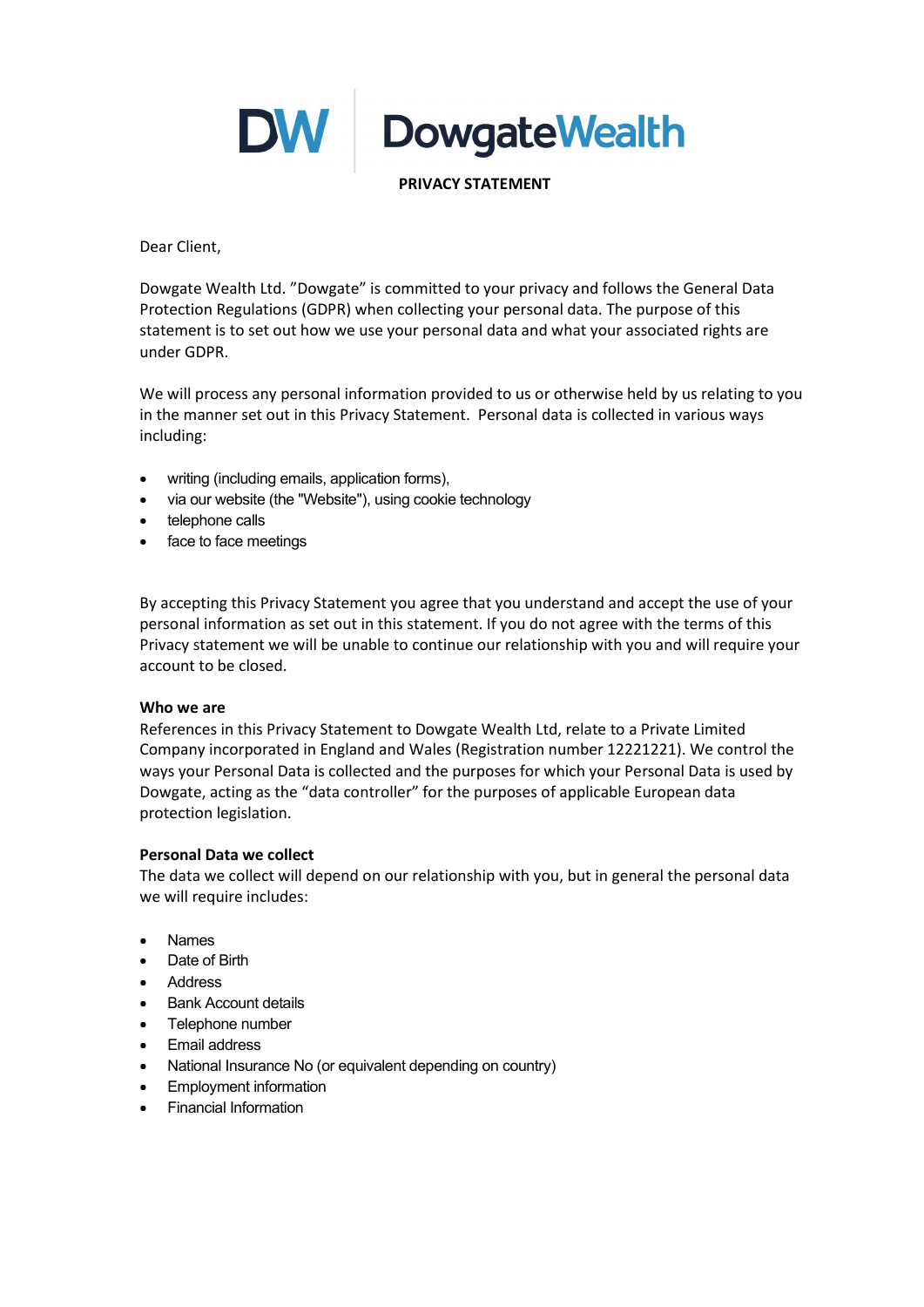

# DowgateWealth

## Protecting Your Personal Data

Your Personal Data is protected by law. The law states that we can only process your Personal Data when there is a genuine reason to do so and it must be one of the following:

- To fulfil any contract that we have with you
- We have a legal obligation
- Where you have consented to the processing
- When it is in our legitimate interest
- When it is in the public interest
- When it is in your vital interests

#### Why we process your Personal Data

| What we do                             | How it's justified                       |
|----------------------------------------|------------------------------------------|
| Open client accounts                   | Fulfilling contractual obligations       |
|                                        | Legal/regulatory obligations             |
| Manage client accounts:                | Fulfilling contractual obligations<br>÷, |
| Investment advice                      | Legal/regulatory obligations             |
| <b>Discretionary Management</b>        |                                          |
| Trade execution                        |                                          |
| Payments and withdrawals               |                                          |
| Responding to any customer             | Fulfilling contractual obligations       |
| complaints                             | Legal/regulatory obligations             |
|                                        |                                          |
| Prevent and detect improper use of     | Legal/regulatory obligations             |
| accounts, including market abuse       |                                          |
| Prevention of crime                    | Legal/regulatory obligations             |
| Detect, investigate and report crime   |                                          |
| Ensure corporate governance and        | Legal/regulatory obligations             |
| compliance to all legal and regulatory |                                          |
| obligations. To run our business in a  |                                          |
| professional manner                    |                                          |
| Corporate Broking contractual          | Fulfilling contractual obligations       |
| arrangements                           | Legal/regulatory obligations             |
| To exercise our rights set out in      | Fulfilling contractual obligations       |
| agreements or contracts                | Legal/regulatory obligations             |

If you choose not to provide your Personal Data it may prevent us from meeting legal obligations and/or fulfilling a contract Not providing your Personal Data may mean we are unable to provide you with products or services.

## Recipients of Personal Data

Dowgate shares your data with the following third-party service providers. The data storage and processing systems are protected by access controls, to minimise any risk to the integrity or security of your personal data and is stored in servers in the EU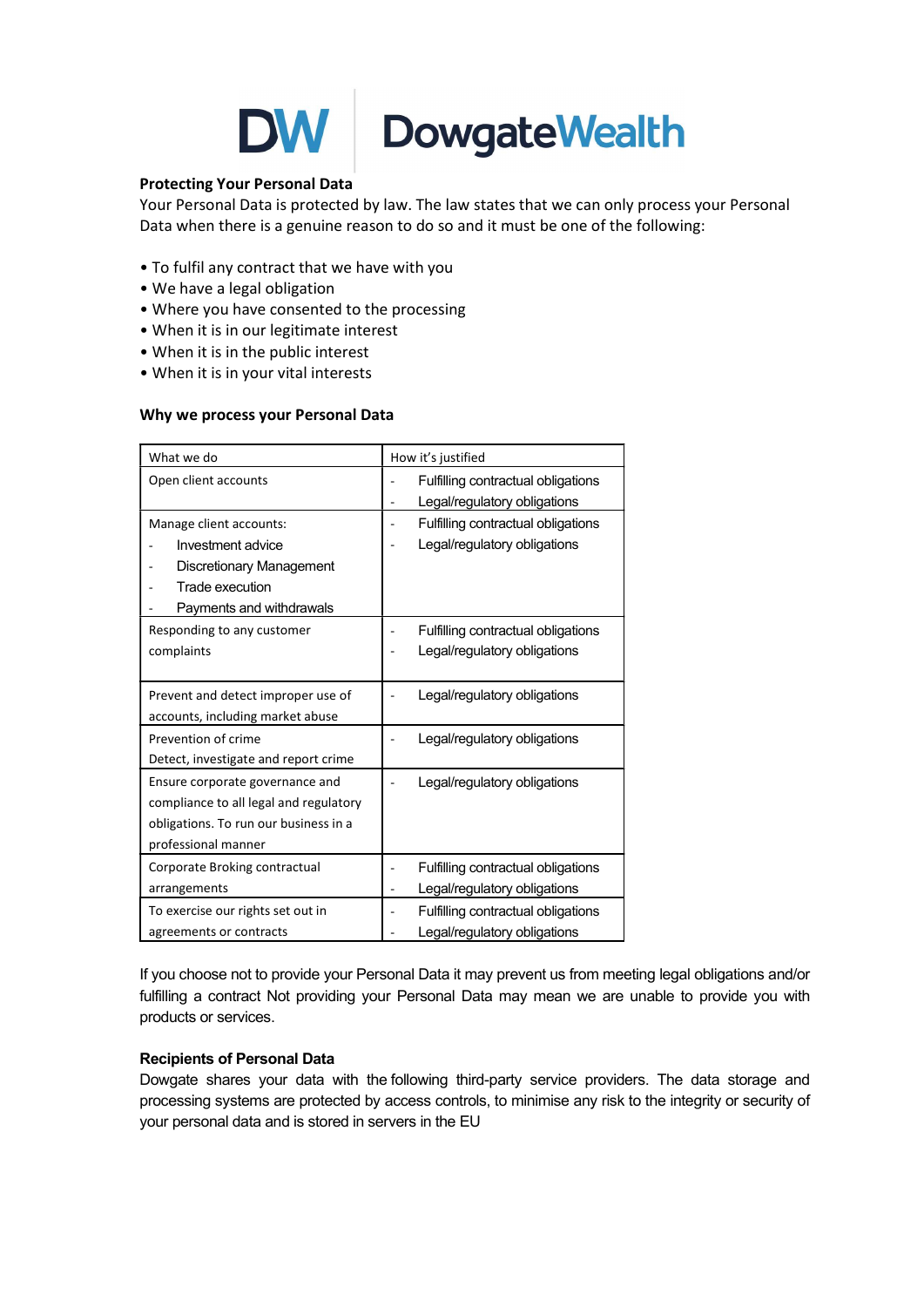

- **•** Fitzrovia IT Limited
- KYC 360
- ID-Pal
- Teleware
- Regulatory Bodies (upon request)
- Evorio IT Consulting
- Global Prime Partners
- Mimecast

## Information Collected

The information and data about you which we may collect, use and process includes the following:

• Information that you provide to us by filling in application forms or any other information you submit to us via written communication (including emails)

- Records of correspondence, whether via the Website, email, telephone or other means
- Details of the transactions you carry out with us, whether via telephone or other means

• Details of your visits to the Website including, but not limited to, traffic data, location data, weblogs and other communication data

## Data Transfer Outside the EEA

We will only transfer your Personal Data outside of the EEA where:

- You have given your explicit consent, or
- It is necessary for us to set up or fulfil a contract you have entered into with us; or
- To comply with a legal duty or obligation

If we do transfer your Personal Data outside of the EEA, we will take measures to ensure it is protected to the same standards as it would be within the EEA by relying on one of the following:

• The country that is receiving your Personal Data has been found by the European Commission to offer the same level of protection as the EEA. More information can be found on the European Commission Justice website.

• We will use contracts that require the recipient to protect your Personal Data to the same standards as it would be within the EEA

• Where the transfer is to the USA and the recipient is registered with Privacy Shield. Privacy Shield is a framework that ensures Personal Data is protected to a level approved by the EU. Read more about Privacy Shield on the European Commission Justice website.

In some instances we may be compelled by law to disclose your Personal Data to a third party and may have limited control over how it is protected by that party.